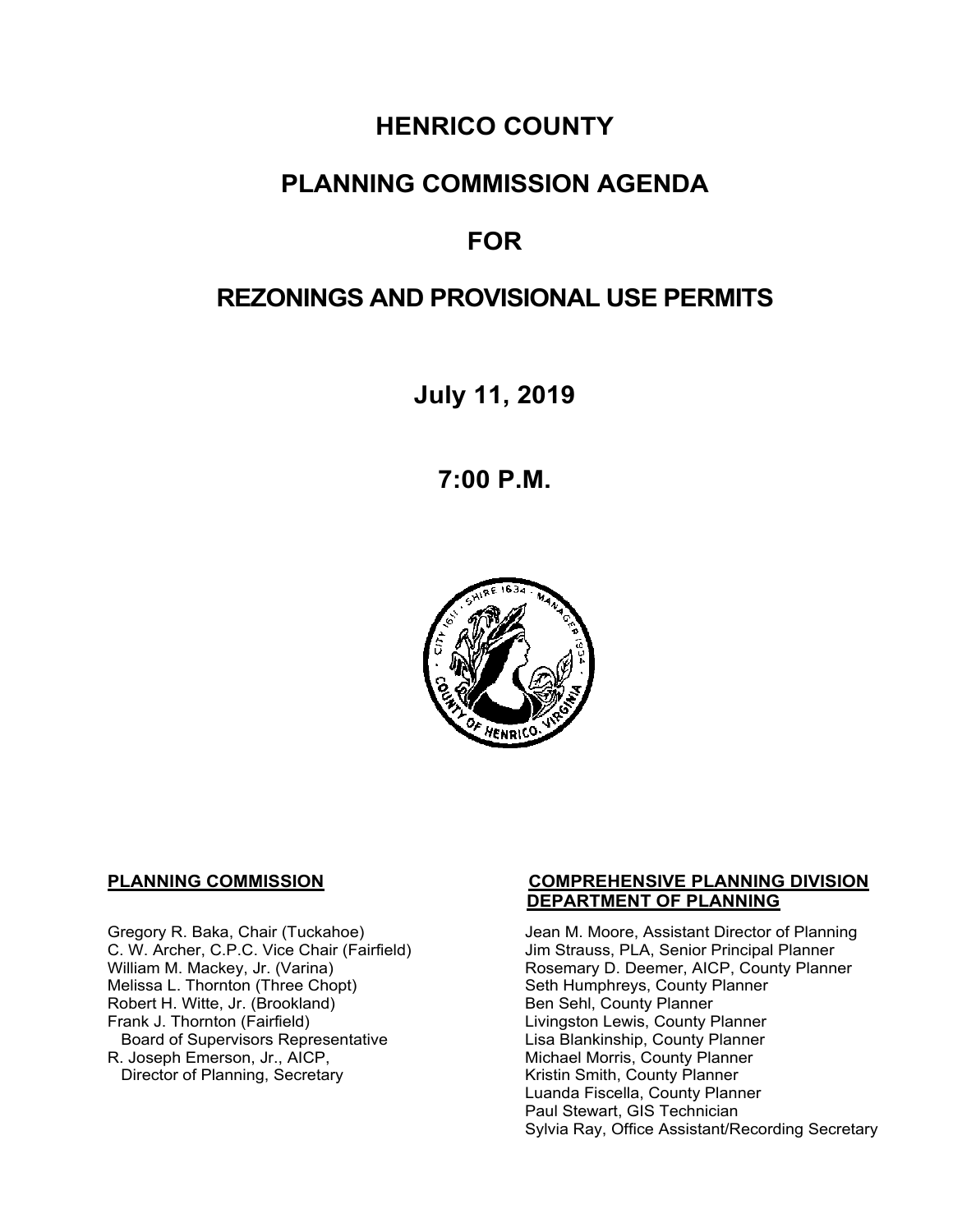#### **PLANNING COMMISSION REZONING MEETING FINAL AGENDA JULY 11, 2019**

**BEGINNING AT 7:00 P.M.**

**WELCOME:**

**PLEDGE OF ALLEGIANCE:**

**RECOGNITION OF NEWS MEDIA:**

**CALL TO ORDER:**

#### **REQUESTS FOR WITHDRAWALS AND DEFERRALS: (1); (7)**

**REQUESTS FOR EXPEDITED ITEMS: (3)**

**CASES TO BE HEARD: (2)**

#### **BROOKLAND: PLAN OF DEVELOPMENT AND LIGHTING PLAN Deferred to the July 24, 2019 Meeting**

| POD2019-00204                  |
|--------------------------------|
| Burger King at Glenside &      |
| <b>Broad Center - Glenside</b> |
| Drive                          |
|                                |

**SilverCore Land Development Consultants for Glenside Associates, LC and Carrols, LLC:** Request for approval of a plan of development and lighting plan, as required by Chapter 24, Section 24-106 of the Henrico County Code, to construct a one-story, 2,811-square foot restaurant with drive-through facilities in an existing shopping center. The 11.146-acre site is located on the northeastern corner at the intersection of West Broad Street (U.S. Route 250) and Glenside Drive, on part of parcel 767-747-4508. The zoning is B-2, Business District, B-3, Business District, and B-2C, Business District (Conditional). County water and sewer. **(Brookland)**

#### **(Applicant is Requesting a Deferral to the July 24, 2019 Meeting)**

Burger King at Glenside and Broad Center is a proposed fast-food restaurant with dual drive-through lanes on an outparcel in the existing shopping center, housing Floor and Décor (formerly K-Mart), located adjacent to the corner of West Broad Street and Glenside Drive. An adjoining parcel of land located at the northeastern corner of the property was recently consolidated with the shopping center property following a rezoning of that parcel approved by the Board of Supervisors in October 2017 from R-4 to B-2C. The proffers of zoning case REZ2017-00021 stipulate that the additional B-2C

**July 12, 2019**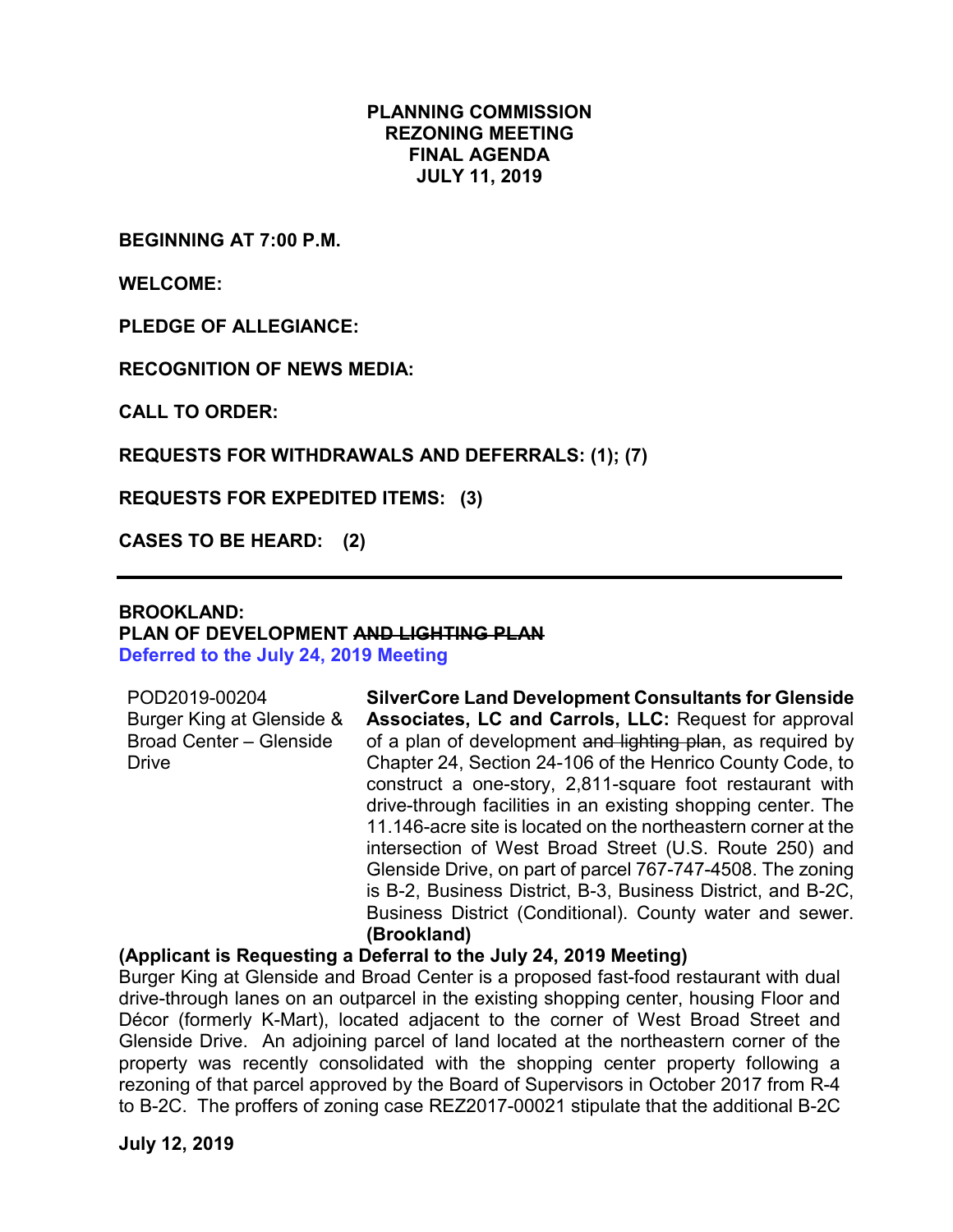land would remain as open space, in its natural vegetated state, and would be combined with the shopping center. The purpose of the rezoning and consolidation was to allow for additional site coverage for the proposed outparcel.

The existing shopping center was constructed in 1976 and has non-conforming features regarding landscaping and sidewalks. In conjunction with the proposed development, a public sidewalk will be constructed extending from the main entrance on Glenside to the eastern entrance along West Broad Street. In addition, peripheral and interior landscaping will be provided on the portion of the site adjacent to the proposed building.

The proposed building would have a contemporary design and would be constructed with finishes consisting of a natural brown brick knee wall and taupe fiber cement wall panels with natural stone veneer accent wall sections. All HVAC equipment would be roof mounted and screened by parapet walls. An internally illuminated light band would generally extend along the top of the parapet wall along the walls visible from the adjoining streets.

As of the preparation date of the agenda, staff has received a revised plan in response to comments concerning right of way dedication, sidewalk alignment, and provision of perimeter landscape areas, but staff has not completed its review. Comments related to the lighting plan have not been addressed. Therefore, the lighting plan is not part of this approval. The staff recommendation will be made at the meeting. Should the Commission act on this request, in addition to the standard conditions for developments of this type, the following additional conditions are recommended:

- 29. Only retail business establishments permitted in a B-3 zone may be located in this building.
- 30. The ground area covered by all the buildings shall not exceed in the aggregate 25 percent of the total site area.
- 31. No merchandise shall be displayed or stored outside of the building(s) or on sidewalk(s).
- 32. The right-of-way for widening of West Broad Street (U.S. Route 250) and Glenside Drive as shown on approved plans shall be dedicated to the County prior to any occupancy permits being issued. The right-of-way dedication plat and any other required information shall be submitted to the County Real Property Agent at least sixty (60) days prior to requesting occupancy permits.
- 33. The entrances and drainage facilities on West Broad Street (U.S. Route 250) shall be approved by the Virginia Department of Transportation and the County.
- 34. A notice of completion form, certifying that the requirements of the Virginia Department of Transportation entrances permit have been completed, shall be submitted to the Department of Planning prior to any occupancy permits being issued.
- 35. A concrete sidewalk meeting VDOT standards shall be provided along the northern side of West Broad Street (U.S. Route 250).
- 36. A concrete sidewalk meeting County standards shall be provided along the western side of Glenside Drive.

**July 12, 2019**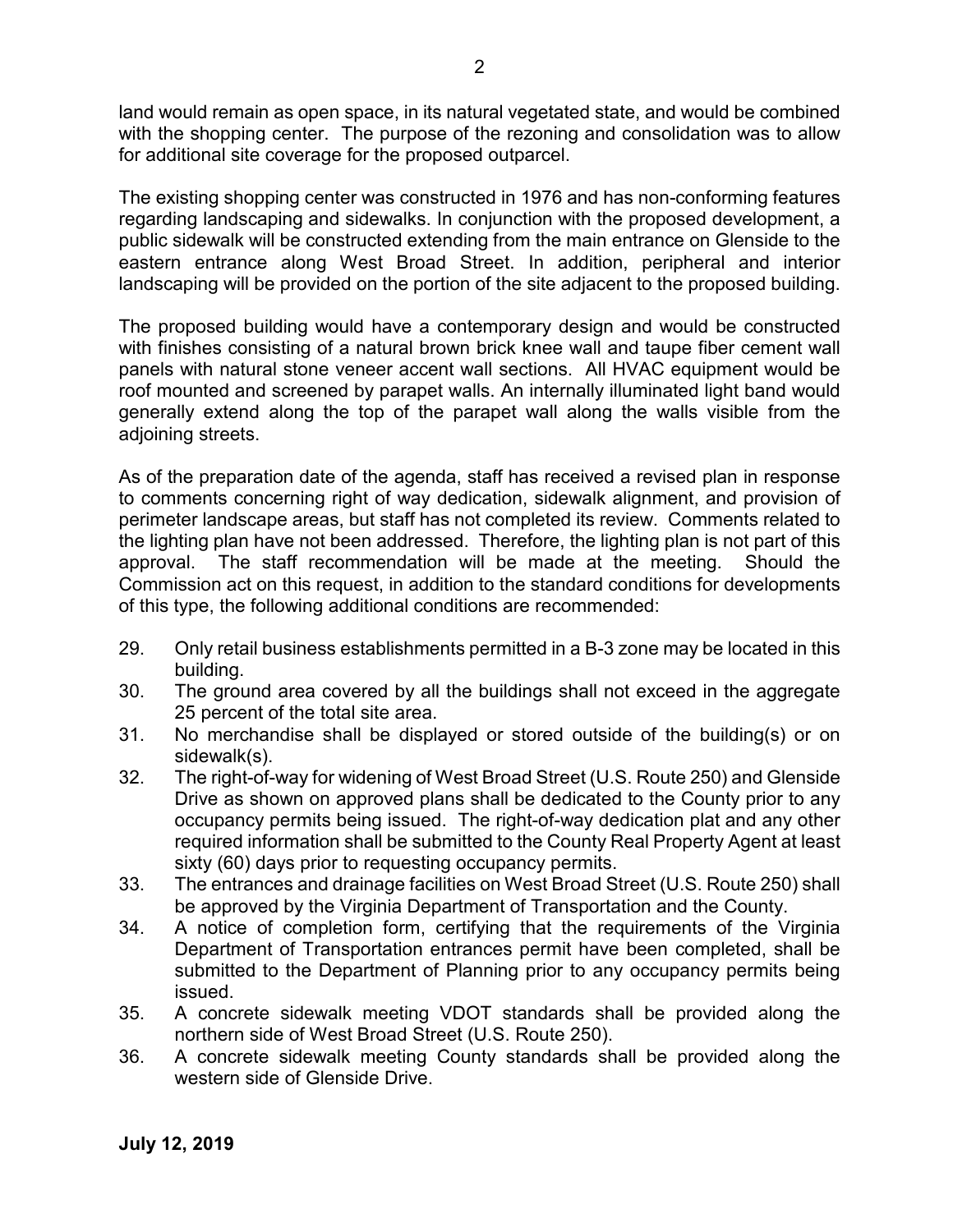- 37. Approval of the construction plans by the Department of Public Works does not establish the curb and gutter elevations along the Henrico County maintained right-of-way. The elevations will be set by Henrico County.
- 38. Approval of the construction plans by the Department of Public Works does not establish the curb and gutter elevations along the Virginia Department of Transportation maintained right-of-way. The elevations will be set by the contractor and approved by the Virginia Department of Transportation.
- 39. The location of all existing and proposed utility and mechanical equipment (including HVAC units, electric meters, junctions and accessory boxes, transformers, and generators) shall be identified on the landscape plan. All building mounted equipment shall be painted to match the building, and all equipment shall be screened by such measures as determined appropriate by the Director of Planning or the Planning Commission at the time of plan approval.

#### **(Staff Report by Aimee Crady) (Applicant's Representative: Andrew Bowman) (Applicable Rezoning Cases and PUPS: REZ2017-00021)**

| <b>APPROVED: _____________</b> | APPROVED ON EXPEDITED AGENDA: North and the set of the set of the set of the set of the set of the set of the set of the set of the set of the set of the set of the set of the set of the set of the set of the set of the se |
|--------------------------------|--------------------------------------------------------------------------------------------------------------------------------------------------------------------------------------------------------------------------------|
|                                | DEFERRED BY APPLICANT TO: _______________DEFERRED BY PC TO: ____________________                                                                                                                                               |
|                                | DENIED: _________ WITHDRAWN: _________________ SEE ADDENDUM PAGE: ____________                                                                                                                                                 |
|                                | MOTIONED BY: SECONDED BY: ABSTAINED:                                                                                                                                                                                           |
|                                |                                                                                                                                                                                                                                |
| <b>REMARKS:</b>                |                                                                                                                                                                                                                                |

### *(Deferred from the June 13, 2019 Meeting)*

**REZ2017-00032 Arthur McGurn for The McGurn Company:** Request to conditionally rezone from R-2 One-Family Residence District and [R-6C] General Residence District (Conditional) to R-3C One-Family Residence District (Conditional) Parcels 767-760-8701 and 768-760-1507 containing 4.305 acres located at the northeast intersection of Hungary and Hungary Spring Roads. The applicant proposes a singlefamily development. The R-3 District allows a minimum lot area of 11,000 square feet and a maximum gross density of 3.96 units per acre. The use will be controlled by proffered conditions and zoning ordinance regulations. The 2026 Comprehensive Plan recommends Suburban Residential 2, density should not exceed 3.4 units per acre. **Staff – Rosemary Deemer (Deferral Requested to the August 15, 2019 Meeting)**

**Deferred to the August 15, 2019 Meeting**

### **VARINA:**

# *(Deferred from the June 13, 2019 Meeting)*

**RVA Land for Liberty Homes:** Request to rezone from A-1 Agricultural District to R-2 One-Family Residence District Parcel 821-679-0872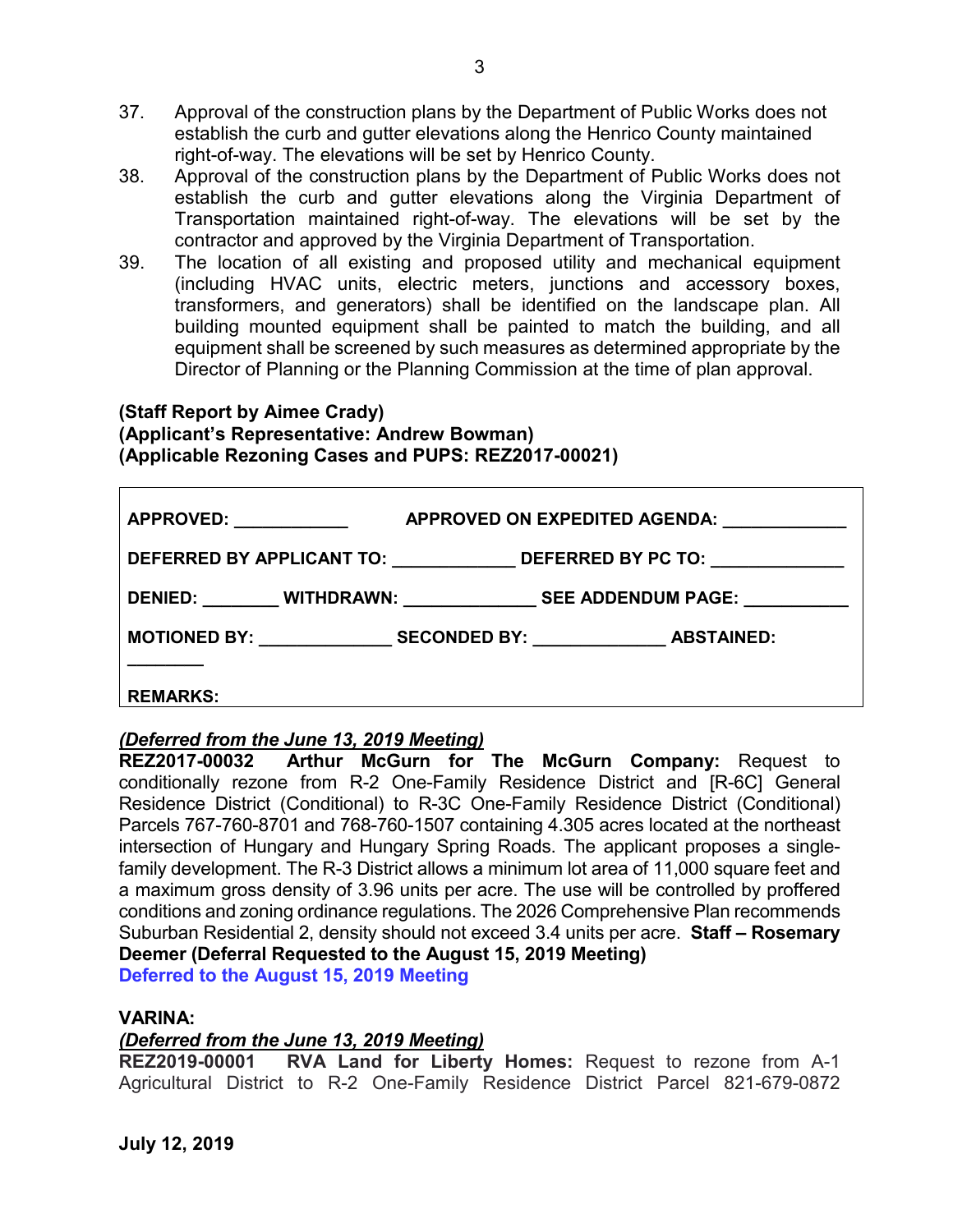containing 5.381 acres located on the west line of Buffin Road, approximately 2,700' north of Kingsland Road. The applicant proposes two single family dwellings. The R-2 District allows a minimum lot area of 18,000 square feet and a maximum gross density of 2.42 units per acre. The use will be controlled by zoning ordinance regulations. The 2026 Comprehensive Plan recommends Suburban Residential 1, density should not exceed 2.4 units per acre and Environmental Protection Area. The site is in the Airport Safety Overlay District. **Staff – Lisa Blankinship (Withdrawn by Applicant) Withdrawn**

**REZ2019-00023 Jeffrey P. Geiger for 7-Eleven, Inc.:** Request to conditionally rezone from B-1 Business District to B-2C Business District (Conditional) Parcels 801-703- 1153 and 801-703-0569 containing 1.043 acres located at the intersection of New Market Road (State Route 5) and Osborne Turnpike. The applicant proposes a convenience store with fuel pumps. The use will be controlled by zoning ordinance regulations and proffered conditions. The 2026 Comprehensive Plan recommends Commercial Concentration. **Staff – Rosemary Deemer (Deferral Requested to the August 15, 2019 Meeting) Deferred to the August 15, 2019 Meeting**

**PUP2019-00010 Jeffrey P. Geiger for 7-Eleven, Inc.:** Request for a Provisional Use Permit under Sections 24-58.2(a), 24-120 and 24-122.1 of Chapter 24 of the County Code in order to allow 24-hour operation of a proposed convenience store with fuel pumps on Parcels 801-703-1153 and 801-703-0569 located at the intersection of New Market Road (State Route 5) and Osborne Turnpike. The existing zoning is B-1 Business District. The B-2C zoning district is requested with companion case REZ2019-00023. The 2026 Comprehensive Plan recommends Commercial Concentration. **Staff – Rosemary Deemer (Deferral Requested to the August 15, 2019 Meeting) Deferred to the August 15, 2019 Meeting**

#### **FAIRFIELD:**

#### *(Deferred from the June 13, 2019 Meeting)*

**REZ2019-00019 Youngblood, Tyler, and Associates for 2352 LLC:** Request to rezone from R-5C General Residence District (Conditional) to C-1C Conservation District (Conditional) part of Parcel 782-771-0431 containing .904 acres located approximately 770' northwest from the terminus of Magnolia Ridge Drive. The applicant proposes a conservation district. The use will be controlled by zoning ordinance regulations. The 2026 Comprehensive Plan recommends Environmental Protection Area and Office. **Staff – Luanda Fiscella (Expedited Agenda Requested)**

**Recommended for Approval**

#### **THREE CHOPT:**

#### *(Deferred from the January 11, 2018 Meeting)*

**REZ2017-00010 James W. Theobald for MS Richmond Investors LLC:** Request to conditionally rezone from A-1 Agricultural District to R-5AC General Residence District (Conditional) Parcels 744-763-8661, 744-763-9175, 745-763-2013, 745-763-2727, 745- 763-3440, 745-763-4567, 745-763-5481, 745-763-6093 and 745-764-0618 containing 18.580 acres located between the east line of Belfast Road and the west line of Glasgow Road at its intersection with Ireland Road. The applicant proposes a zero lot line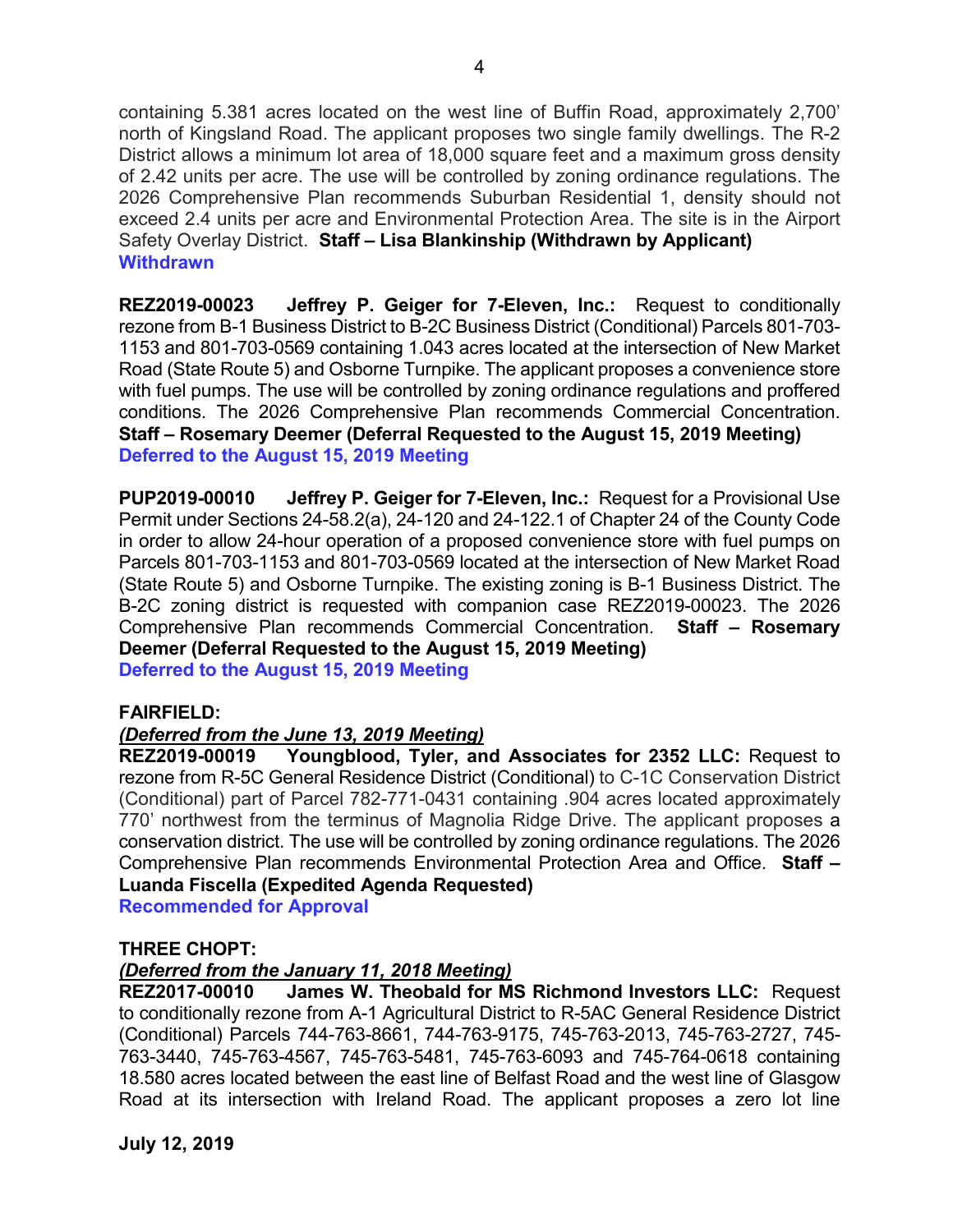development with detached homes. The R-5A District allows a maximum density of six (6) units per acre. The use will be controlled by zoning ordinance regulations and proffered conditions. The 2026 Comprehensive Plan recommends Traditional Neighborhood Development. **Staff – Lisa Blankinship (Deferral Requested to the August 15, 2019 Meeting)**

**Deferred to the August 15, 2019 Meeting**

#### *(Deferred from the January 11, 2018 Meeting)*

**REZ2017-00011 James W. Theobald for MS Richmond Investors LLC:** Request to conditionally rezone from A-1 Agricultural District and R-3C One-Family Residence District (Conditional) to R-5AC General Residence District (Conditional) Parcels 744-762- 4780, 744-762-5294, 744-762-9757, and 745-762-0472 containing 8.264 acres located between the east line of Belfast Road and the west line of Glasgow Road, approximately 155' north of Edinburgh Road. The applicant proposes a zero lot line development with detached homes. The R-5A District allows a maximum density of six (6) units per acre. The use will be controlled by zoning ordinance regulations and proffered conditions. The 2026 Comprehensive Plan recommends Traditional Neighborhood Development. **Staff – Lisa Blankinship (Deferral Requested to the August 15, 2019 Meeting) Deferred to the August 15, 2019 Meeting**

**REZ2018-00024 Nathalie Croft for Eagle Construction of Va., LLC:** Request to conditionally rezone from A-1 Agricultural District to R-5AC General Residence District (Conditional) Parcels 735-773-7586 and 735-773-7060 containing 9.762 acres located on the west line of Pouncey Tract Road (State Route 271), approximately 300' south of its intersection with Nuckols Road. The applicant proposes a zero lot line, age restricted development with detached homes. The R-5A District allows a maximum density of six (6) units per acre. The use will be controlled by zoning ordinance regulations and proffered conditions. The 2026 Comprehensive Plan recommends Rural Residential. **Staff – Lisa Blankinship (Deferral Requested to the August 15, 2019 Meeting) Deferred to the August 15, 2019 Meeting**

**REZ2019-00022 Ken Luu:** Request to conditionally rezone from A-1 Agricultural District to R-2C One-Family Residence District (Conditional) part of Parcel 757-744-4101 containing .421 acres located at the northwest intersection of Michaels and Three Chopt Roads. The applicant proposes a residential lot. The use will be controlled by zoning ordinance regulations and proffered conditions. The 2026 Comprehensive Plan recommends Suburban Residential 2, where density should not exceed 3.4 units per acre. **Staff – Kristin Smith (Expedited Agenda Requested)**

**Recommended for Approval**

#### **TUCKAHOE:**

# *(Deferred from the June 13, 2019 Meeting)*

**REZ2019-00021 James W. Theobald for 1420 N. Parham Road, LC; Thalhimer Regency, LC et al; and Holly Hill Parham, LLC:** Request to conditionally rezone from B-3 Business District to UMUC Urban Mixed-Use District (Conditional) Parcels 752-743- 9774, 752-744-6336, 753-743-9242, and 753-744-2141 containing 35.53 acres located on the south line of Quioccasin Road between Starling Drive and N. Parham Road. The